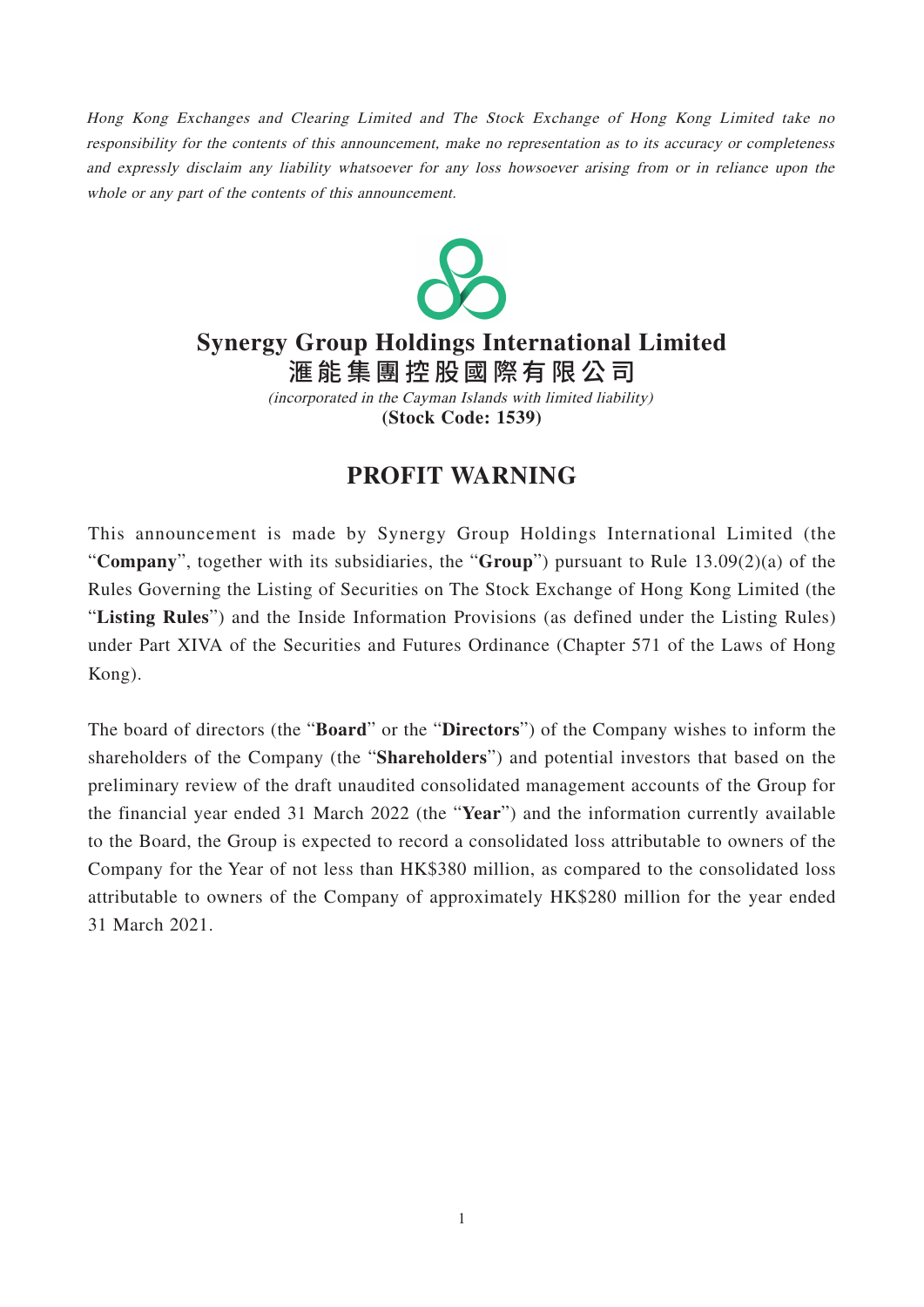Subject to finalisation of the annual results of the Group for the Year, the Board considers that the expected consolidated loss of the Group for the Year was mainly attributable to the following:

## **Effect in relation to the issue of Settlement Shares on 20 January 2022**

References are made to (i) the announcement of the Company dated 20 January 2022 (the "**Announcement**") and the announcements referred to therein; and (ii) the circular of the Company dated 15 November 2021 (the "**Circular**") in relation to, among others, the issue of Subscription Shares, Conversion Shares and Settlement Shares. Unless otherwise stated, capitalised terms used herein shall have the same meanings as those defined in the Circular.

As disclosed in the Announcement, a total of 474,196,000 Settlement Shares were duly allotted and issued as fully-paid by the Company to First Fidelity Capital (International) Limited, Ms. Yu Sze Wan Gisela, Red Hill Investment (BVI) Limited, Mr. Tong Man Chun, Kedah Company Limited and Ms. Wu Chit Wai (each being an Independent Third Party) at the Issue Price of HK\$0.1 per Settlement Share, for the purpose of settling the outstanding amounts and overdue indebtedness owed by the Company. The Issue Price is significantly lower than the closing price of HK\$0.74 per share as quoted on the Stock Exchange on 20 January 2022. As such, the Group recognised a loss of approximately HK\$303.5 million for the Year (2021: nil) from the issue of Settlement Shares in accordance with the relevant accounting standard.

As at the date of this announcement, the Company is in the process of finalising the annual results for the Year. The information contained in this announcement represents only a preliminary assessment by the Board based on the information currently available including the draft consolidated management accounts of the Group for the Year, which have not been audited by the Company's auditor nor reviewed by the audit committee of the Company, and may be subject to amendments. Shareholders and potential investors are advised to read carefully the Company's annual results announcement which is expected to be published by the end of June 2022 in accordance with the requirements under the Listing Rules.